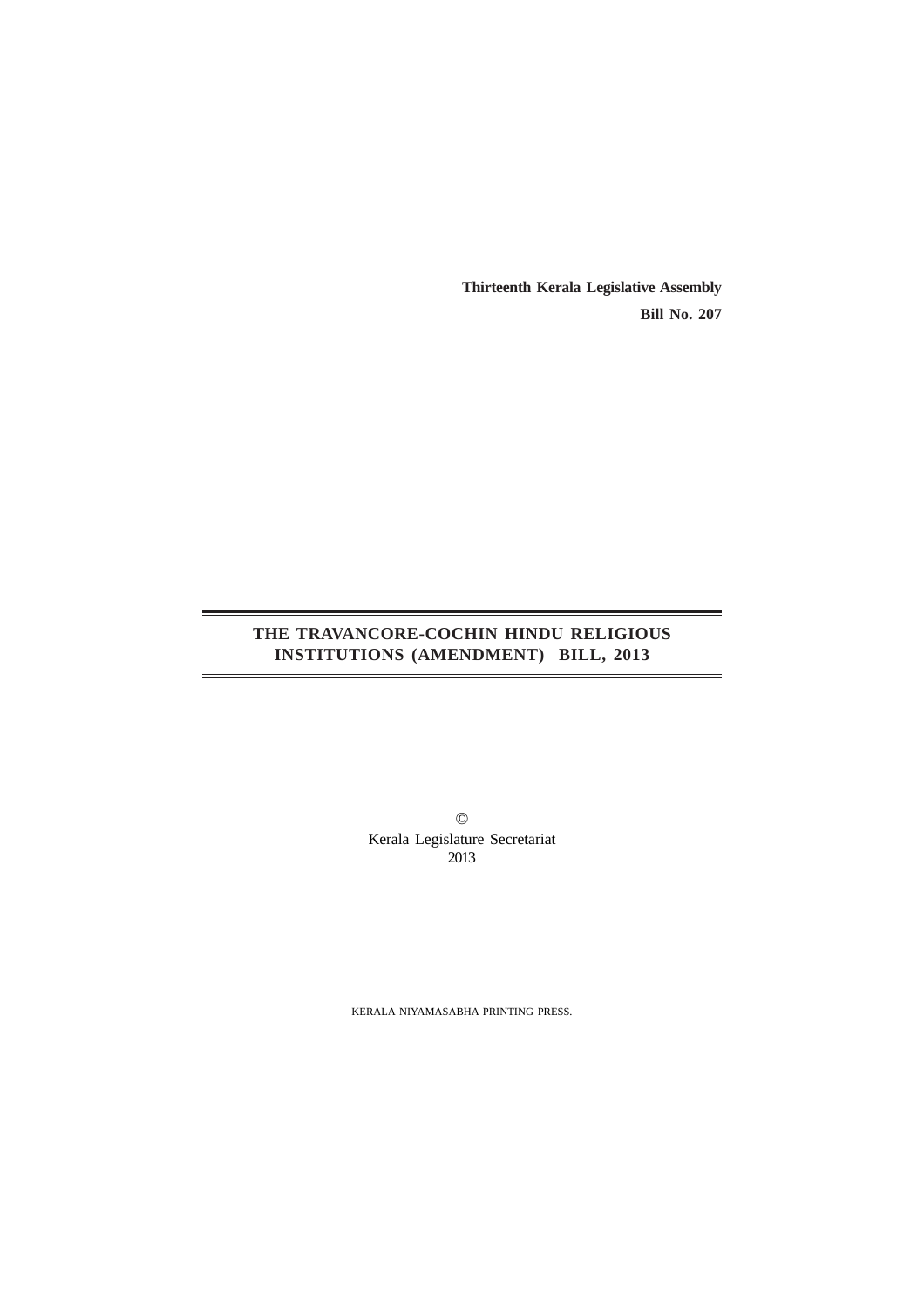**Thirteenth Kerala Legislative Assembly Bill No. 207**

# **THE TRAVANCORE-COCHIN HINDU RELIGIOUS INSTITUTIONS (AMENDMENT) BILL, 2013**

398/2013.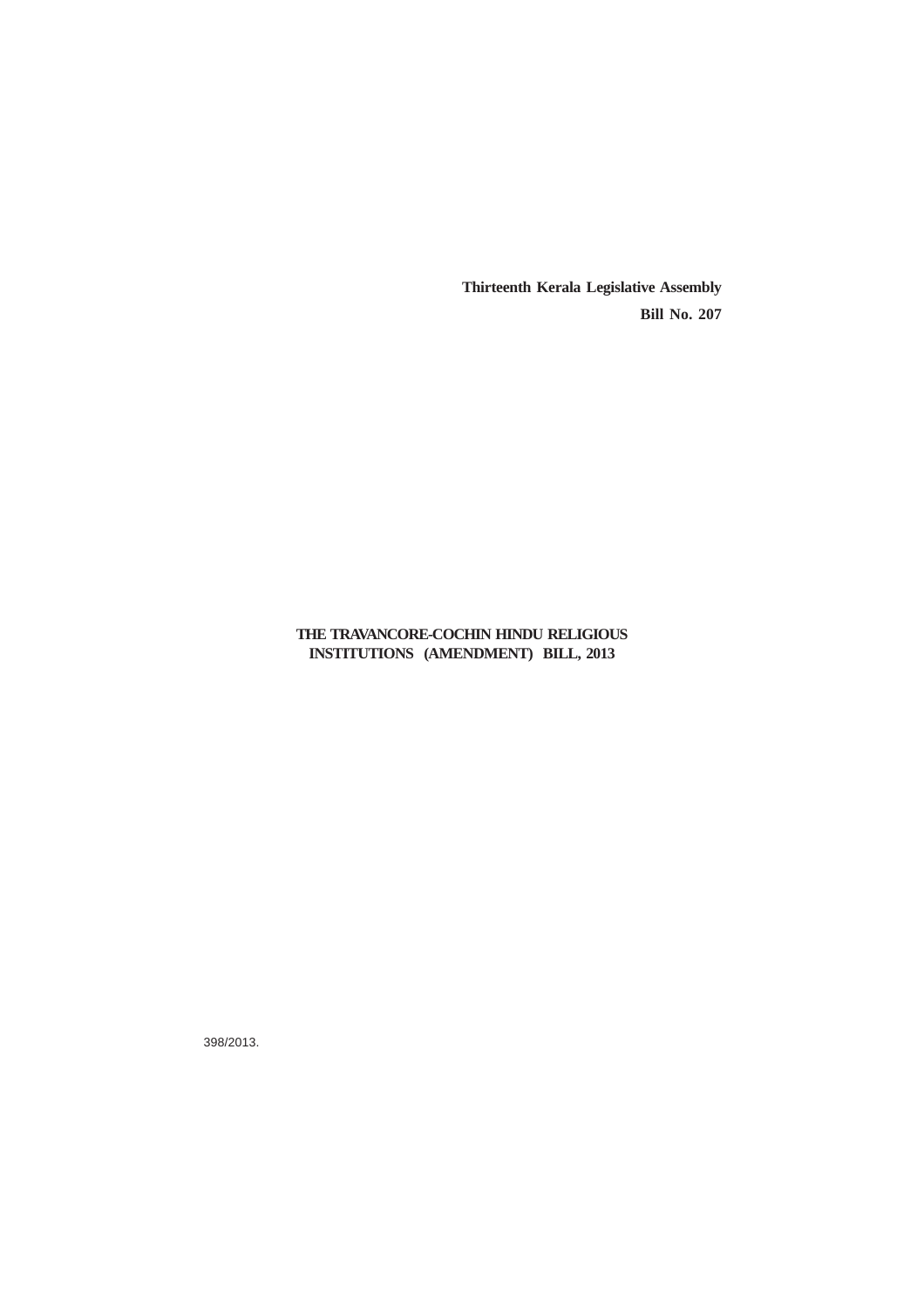## **Thirteenth Kerala Legislative Assembly Bill No. 207**

### THE TRAVANCORE-COCHIN HINDU RELIGIOUS INSTITUTIONS (AMENDMENT) BILL, 2013

# *A*

#### *BILL*

*further to amend the Travancore-Cochin Hindu Religious Institutions Act,1950.*

*Preamble.*—WHEREAS, it is expedient further to amend the Travancore-Cochin Hindu Religious Institutions Act, 1950 for the purposes hereinafter appearing ;

BE it enacted in the Sixty-fourth Year of the Republic of India as follows:—

1. *Short title and commencement.—*(1) This Act may be called the Travancore-Cochin Hindu Religious Institutions (Amendment) Act, 2013.

(2) It shall be deemed to have come into force on the 10th day of November, 2012.

2*. Amendment of section 4*.—In the Travancore-Cochin Hindu Religious Institutions Act, 1950 (XV of 1950) (hereinafter referred to as the principal Act), in section 4,—

(a) in sub-section (1), the words "one shall be a woman and" shall be omitted;

(b) for sub-section (1A), the following sub-section shall be substituted, namely:—

"(1A) Of the three members specified in sub-section (1), two members shall be nominated by the Hindus among the Council of Ministers and the member belonging to Scheduled Caste/Scheduled Tribe shall be elected by the Hindus among the Members of the Legislative Assembly of the State of Kerala.".

3*. Amendment of section 6*.—In section 6 of the principal Act, for the words "fifty years", the words "forty-five years" shall be substituted.

4*. Amendment of section 10.*—In section 10 of the principal Act, in sub-section (1), for the words "two years", the words "three years" shall be substituted.

398/2013.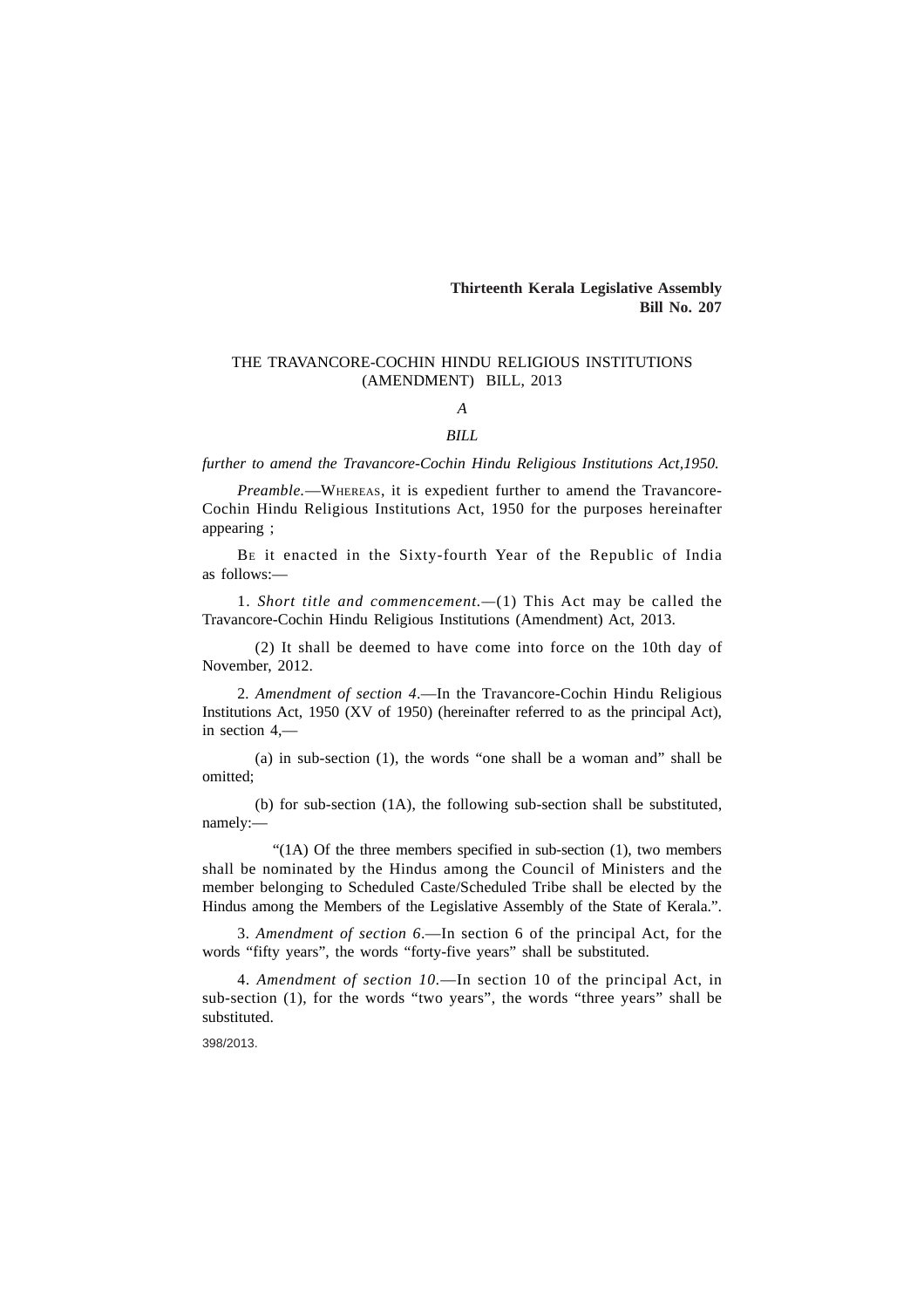5*. Amendment of section 14.*—In sub-section (1) of section 14 of the principal Act, the words "and the Standing Committees" shall be omitted.

6*. Omission of section 15B.*—Section 15B of the principal Act shall be omitted.

7*. Omission of section 29A.*—Section 29A of the principal Act shall be omitted.

8*. Amendment of section 35.*—In sub-section (1) of section 35 of the principal Act, for the words "The Board may make rules", the words "The Board may, with the prior approval of the Government, make rules" shall be substituted.

9*. Amendment of section 63.*—In section 63 of the principal Act,—

(a) in sub-section (1), the words "one shall be a woman and" shall be omitted;

(b) for sub-section (2), the following sub-section shall be substituted, namely:—

"(2) Of the three members specified in sub-section (1), two members shall be nominated by the Hindus among the Council of Ministers and the member belonging to Scheduled Caste/Scheduled Tribe shall be elected by the Hindus among the Members of the Legislative Assembly of the State of Kerala.".

10*. Amendment of section 65.*—In section 65 of the principal Act, for the words "fifty years", the words "forty-five years" shall be substituted.

11*. Amendment of section 70.*—In section 70 of the principal Act, in sub-section (1), for the words "two years", the words "three years" shall be substituted.

12*. Amendment of section 73.*—In sub-section (2A) of section 73 of the principal Act, the words "and the Standing Committees" shall be omitted.

13*. Omission of section 74B.*—Section 74B of the principal Act shall be omitted.

14*. Amendment of section 122.*—In sub-section (1) of section 122 of the principal Act, for the words "The Board may make rules", the words "The Board may, with the prior approval of the Government, make rules" shall be substituted.

15*. Omission of section 127A.*—Section 127A of the principal Act shall be omitted.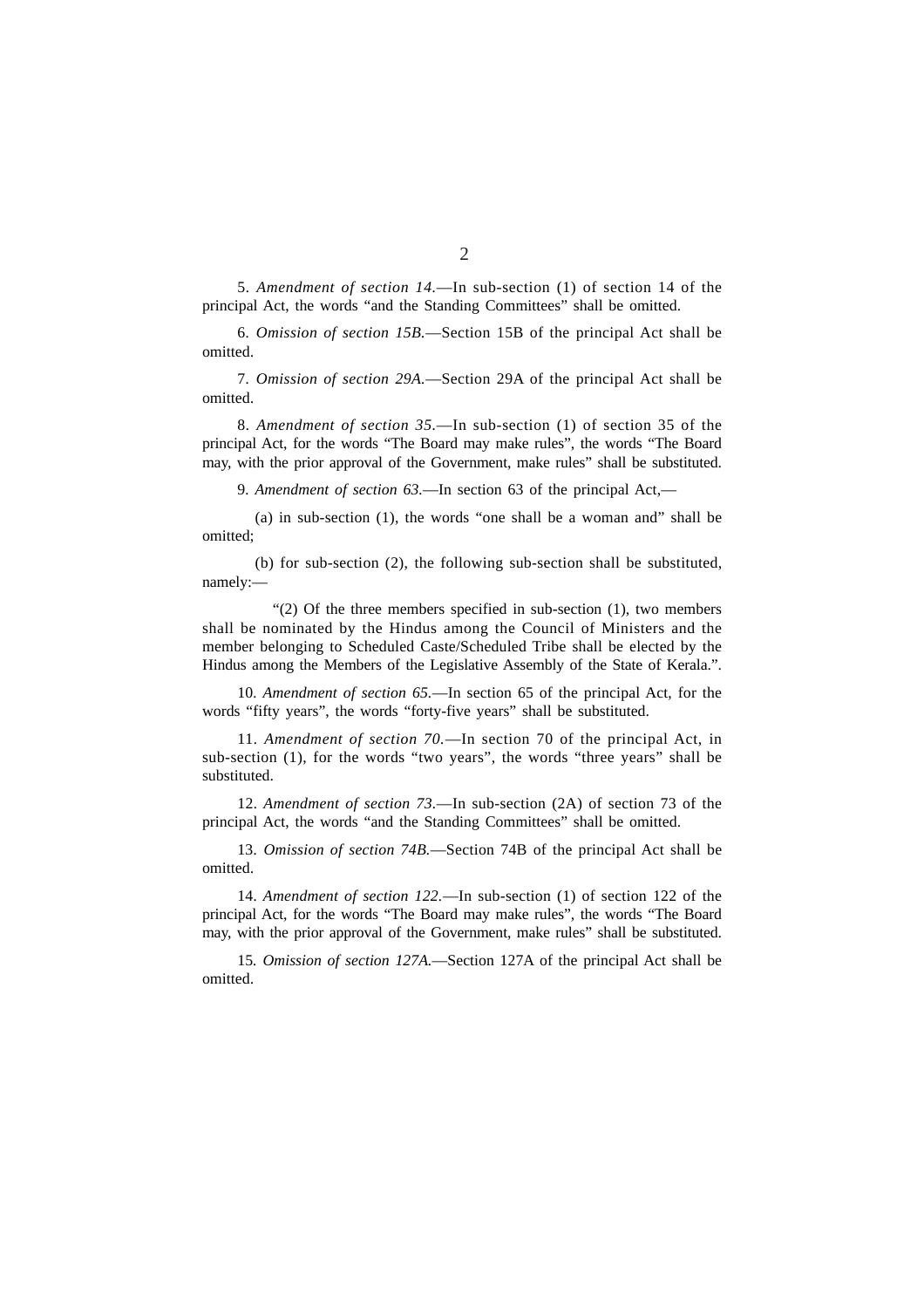16*. Repeal of Act 19 of 2008.*—The Kerala Public Service Commission (Additional Functions as Respects the Administrative Services under Devaswom Boards) Act, 2008 (19 of 2008) is hereby repealed.

17*. Repeal and saving.*—(1) The Travancore-Cochin Hindu Religious Institutions (Amendment) Ordinance, 2013 (27 of 2013) is hereby repealed.

(2) Notwithstanding such repeal, anything done or deemed to have been done or any action taken or deemed to have been taken under the principal Act as amended by the said Ordinance shall be deemed to have been done or taken under the principal Act as amended by this Ordinance.

#### STATEMENT OF OBJECTS AND REASONS

The administration, supervision and control of incorporated and unincorporated Devaswoms and of other Hindu Religious Endowments and Funds in the erstwhile Travancore and Cochin areas of the State are provided in the Travancore-Cochin Hindu Religious Institutions Act, 1950 (Act XV of 1950) and such powers and duties are vested in the Travancore Devaswom Board and the Cochin Devaswom Board, respectively, constituted as per the provisions of the said Act. The term of the Boards constituted earlier expired on 14th July, 2012 and the Chief Commissioners appointed had been exercising the powers and performing the duties of the Boards. The Government considered it necessary to bring certain amendments to the Act before constituting the new Boards.

The important amendments proposed to the Act are the following, namely:—

(i) to omit the provision to nominate women members to the Travancore and Cochin Devaswom Boards.

(ii) to incorporate a provision to the effect that, of the three members, two members in the general category shall be nominated by Hindus among the Council of Ministers and the other Scheduled Caste/Scheduled Tribe member shall be elected by the Hindu members of the Legislative Assembly.

(iii) to omit the provisions relating to the Standing Committees as there are only three members each in the Devaswom Boards, there is no necessity to have Standing Committees.

(iv) to make a provision to insist that the Boards may make rules for the purposes of the Act, only with the prior approval of the Government.

(v) to omit the provisions in the Act entrusting the appointments of officers and employees in the Devaswom Administrative Service of the Boards to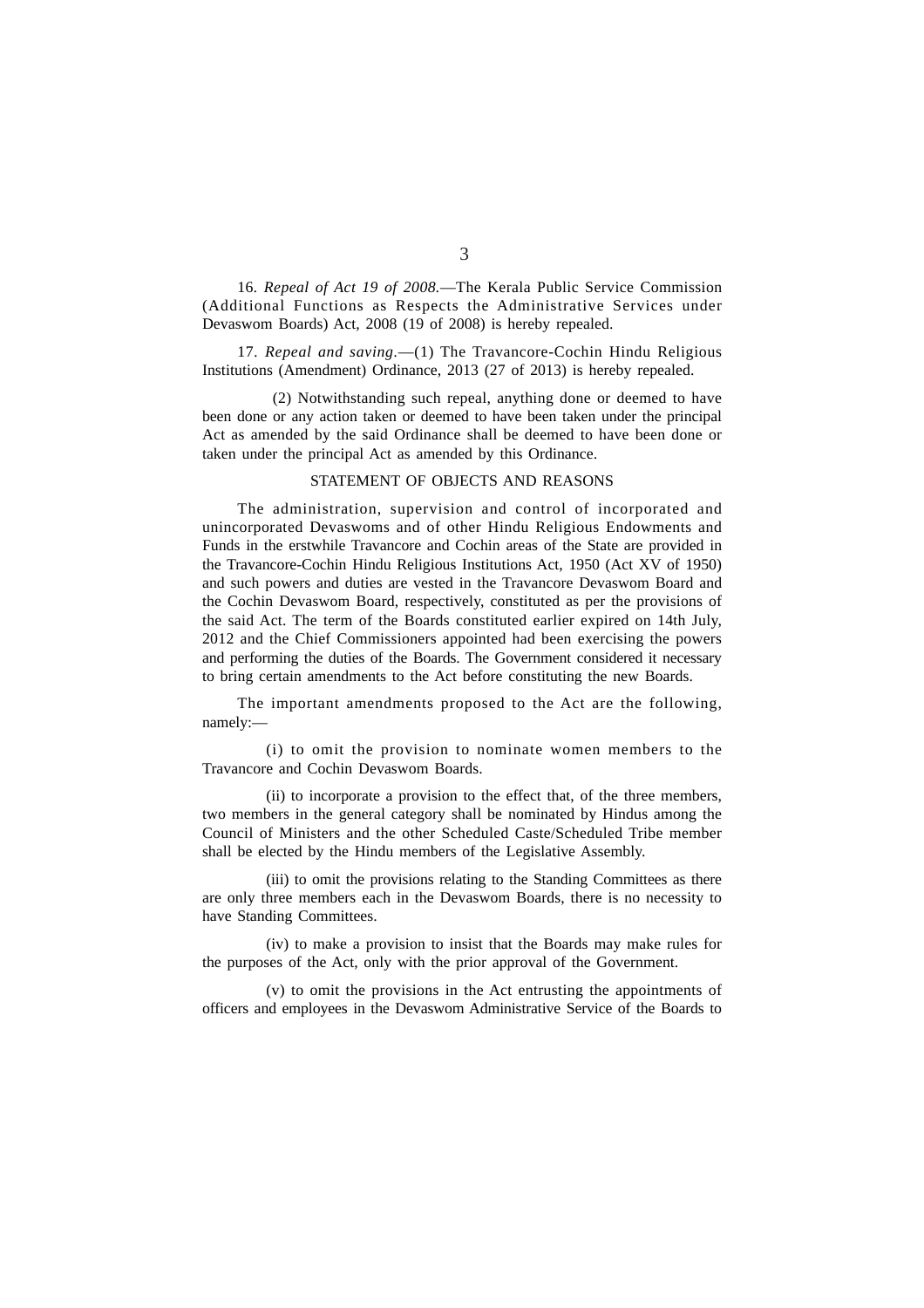the Kerala Public Service Commission, as the constitution of a Recruitment Board for appointments in the Devaswom Board is under the consideration of the Government.

(vi) to enhance the term of office of members of the Board from two years to three years.

(vii) to reduce the age limit in the case of male candidates to become a member of the Board from fifty to forty five years.

(viii) to repeal the Kerala Public Service Commission (Additional Functions as Respects the Administrative Services under Devaswom Boards) Act, 2008 (19 of 2008).

As the Legislative Assembly was not in session and the above proposals had to be given effect to immediately, the Travancore-Cochin Hindu Religious Institutions (Amendment) Ordinance, 2012 was promulgated by the Governor of Kerala on the 9th day of November, 2012 and the same was published as Ordinance No.58 of 2012 in the Kerala Gazette Extraordinary No.1150 dated, the 10th day of November, 2012.

A Bill to replace the said Ordinance by an Act of the State Legislature could not be introduced in, and passed by, Legislative Assembly of the State of Kerala during its session which commenced on the 10th day of December, 2012 and ended on the 21st day of December, 2012. In order to keep alive the provisions of the said Ordinance, the Travancore-Cochin Hindu Religious Institutions (Amendment) Ordinance, 2013 was promulgated by the Governor of Kerala on the 9th day of January, 2013 and the same was published as Ordinance No.6 of 2013 in the Kerala Gazette Extraordinary No.100 dated, the 10th day of January, 2013.

A Bill to replace the said Ordinance by an Act of the State Legislature could not be introduced in, and passed by, the Legislative Assembly of the State of Kerala during its session which commenced on the 1st day of February, 2013 and ended on the 19th day of February, 2013. In order to keep alive the provisions of the said Ordinance, the Travancore-Cochin Hindu Religious Institutions (Amendment) Ordinance, 2013 was promulgated by the Governor of Kerala on the 26th day of February, 2013 and the same was published as Ordinance No.27 of 2013 in the Kerala Gazette Extraordinary No. 566 dated, the 27th day of February, 2013.

The Bill seeks to replace Ordinance No. 27 of 2013 by an Act of the State Legislature.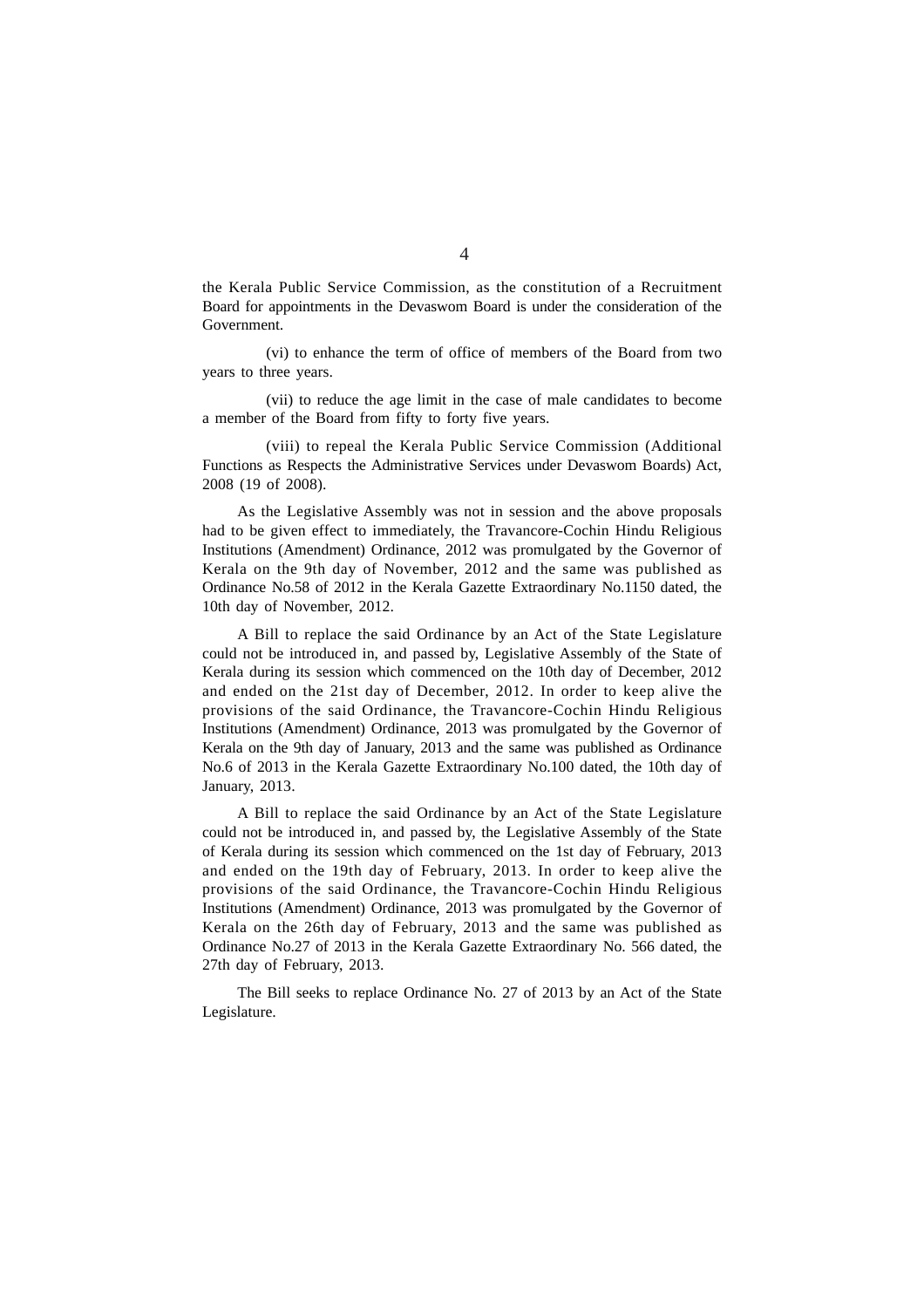# FINANCIAL MEMORANDUM

The Bill, if enacted and brought in operation, would not involve any additional expenditure from the Consolidated Fund of the State.

V. S. SIVAKUMAR.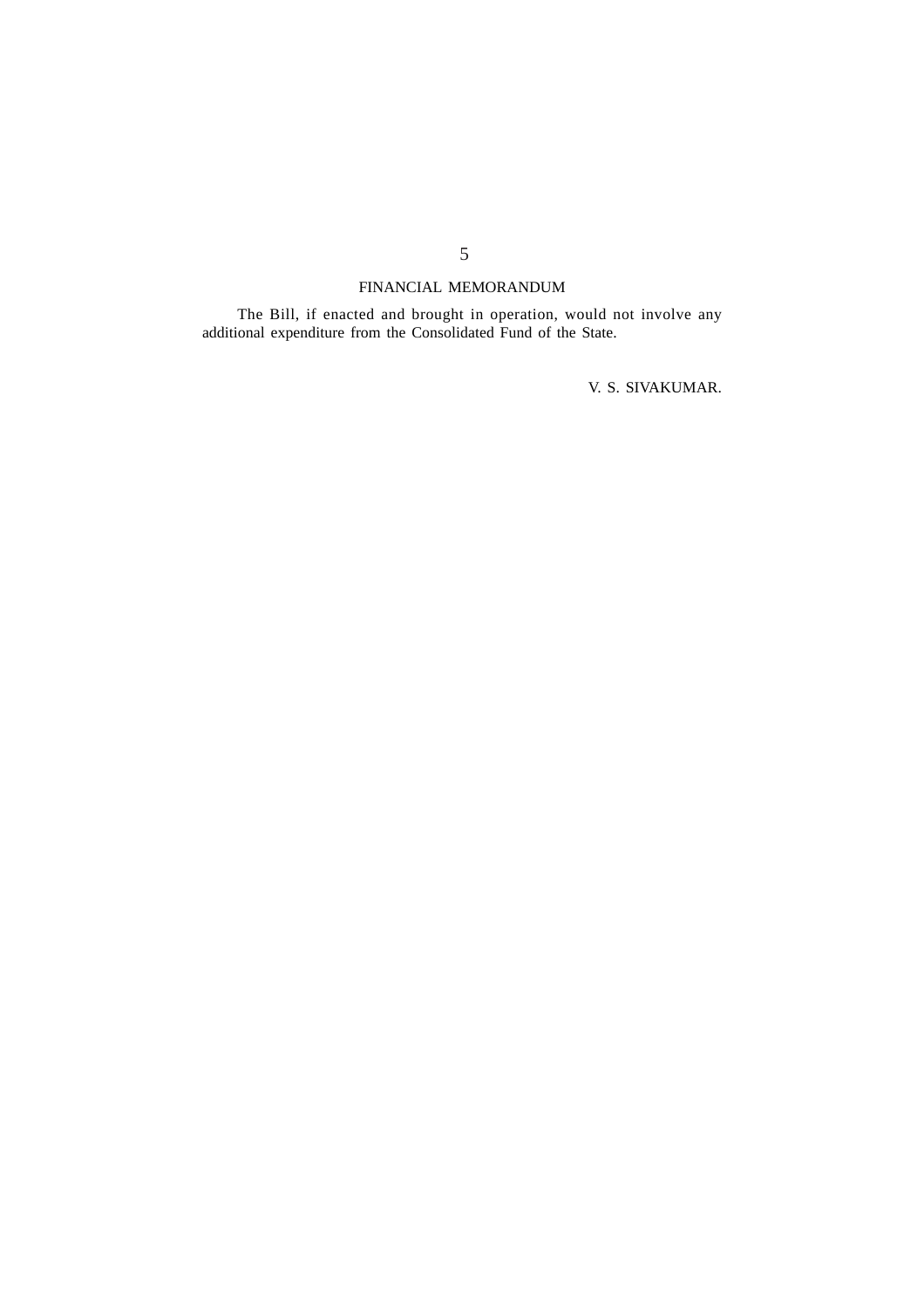## EXTRACT FROM THE RELEVANT PORTIONS OF THE TRAVANCORE-COCHIN HINDU RELIGIOUS INSTITUTIONS ACT, 1950 (XV OF 1950)

 $**$  \*\*  $**$ 

### CHAPTER II

### THE TRAVANCORE DEVASWOM

4*. Constitution of the Travancore Devaswom Board.—*(1) The Board referred to in section 3 shall consist of three Hindu members of whom one shall be a woman and one shall be a person belonging to Scheduled Caste or Scheduled Tribe.

*Explanation.—*For the purpose of this section, "Scheduled Caste" and "Scheduled Tribe" shall have the same meaning as is assigned to it in clause (24) and (25) respectively of Article 366 of the Constitution of India.

(lA) Of the three members specified in sub-section (1), the woman member and the Scheduled Caste/Scheduled Tribe member shall be nominated by the Hindus among the Council of Ministers and the other member shall be elected by the Hindus among the Members of the Legislative Assembly of the State of Kerala."

6*. Qualification for membership in the Board.—*A person shall not be qualified for nomination or election as a member of the Board unless he is a permanent resident of the State of Kerala excluding the Malabar District and is a Hindu and has attained the age of fifty years in the case of a male member and has attained the age of sixty years in the case of a female member.

 $**$  \*\*  $**$ 

10*. Term of the Board.—*(1) Every member of the Board shall be entitled to hold office for a period of two years from the date of his nomination or election as the case may be.

 $**$  \*\*  $**$ 

 $**$  \*\*  $**$ 

14*. Secretary of the Board.—*(1) The Board shall have a Secretary who shall be the convener of the meetings of the Board and the Standing Committees.

 $**$  \*\*  $**$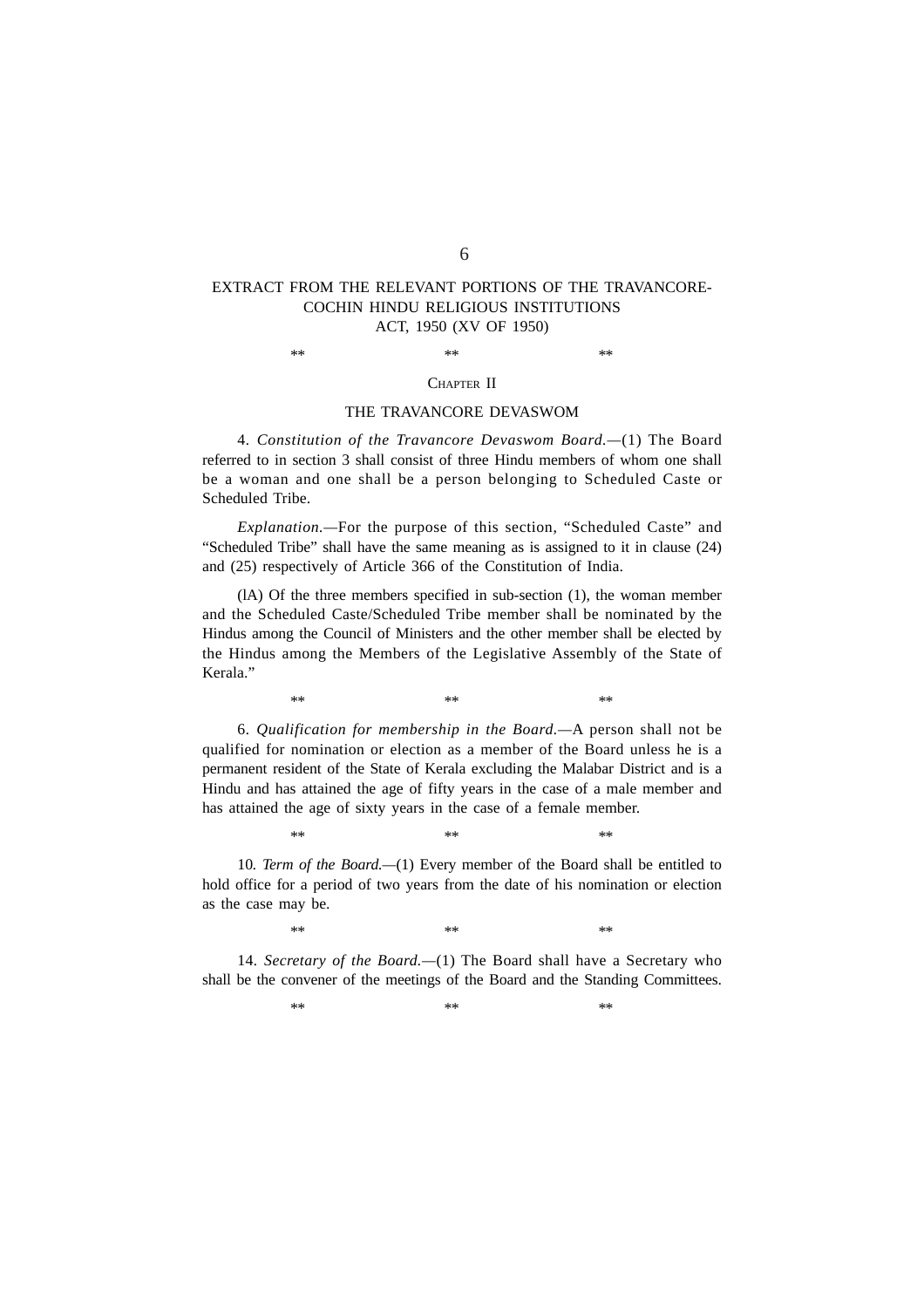"15B. *Standing Committees of the Board.*—(1) The Board shall constitute the following Standing Committees, each consisting of two members of the Board, in the first meeting of every newly constituted Board, namely:-

(i) Standing Committee on Finance and Resource Mobilisation;

(ii) Standing Committee on Works, Development and Environment;

(iii) Standing Committee on Establishment, Temple Arts and Devotional Services.

(2) One of the members shall be appointed by the Board as its Chairman and he shall preside over the meetings of that Standing Committee.

(3) The Board, shall by standing orders assign duties and functions to be performed by each of the Standing Committees.

(4) The Standing Committees shall meet at least once in a month.

(5) The recommendations of the Standing Committees shall, as far as possible, be unanimous and in the event of any difference of opinion on any subject, it shall be referred to the Board for its decision."

 $**$  \*\*  $**$ "29A. *Appointment to be made through Kerala Public Service Commission.—*Notwithstanding anything contained in this Act or in the rules or the bye laws made thereunder relating to the recruitment and conditions of service of officers and employees of the Board, all appointments of officers and employees in the Devaswom Administrative Service of the Board for which direct

recruitment is resorted to, shall be made from a select list of candidates belonging to Hindu religion furnished by the Kerala Public Service Commission, in accordance with the law made for the exercise of this additional function by the Kerala Public Service Commission. A Hindu member/members of the Public Service Commission may discharge the function of conducting interview in the process of selection of candidates for appointments."

 $**$  \*\*  $**$ 

35. *Rules*.—(1) The Board may make rules to carry out all or any of the purposes of this Act not inconsistent therewith.

 $**$  \*\*  $**$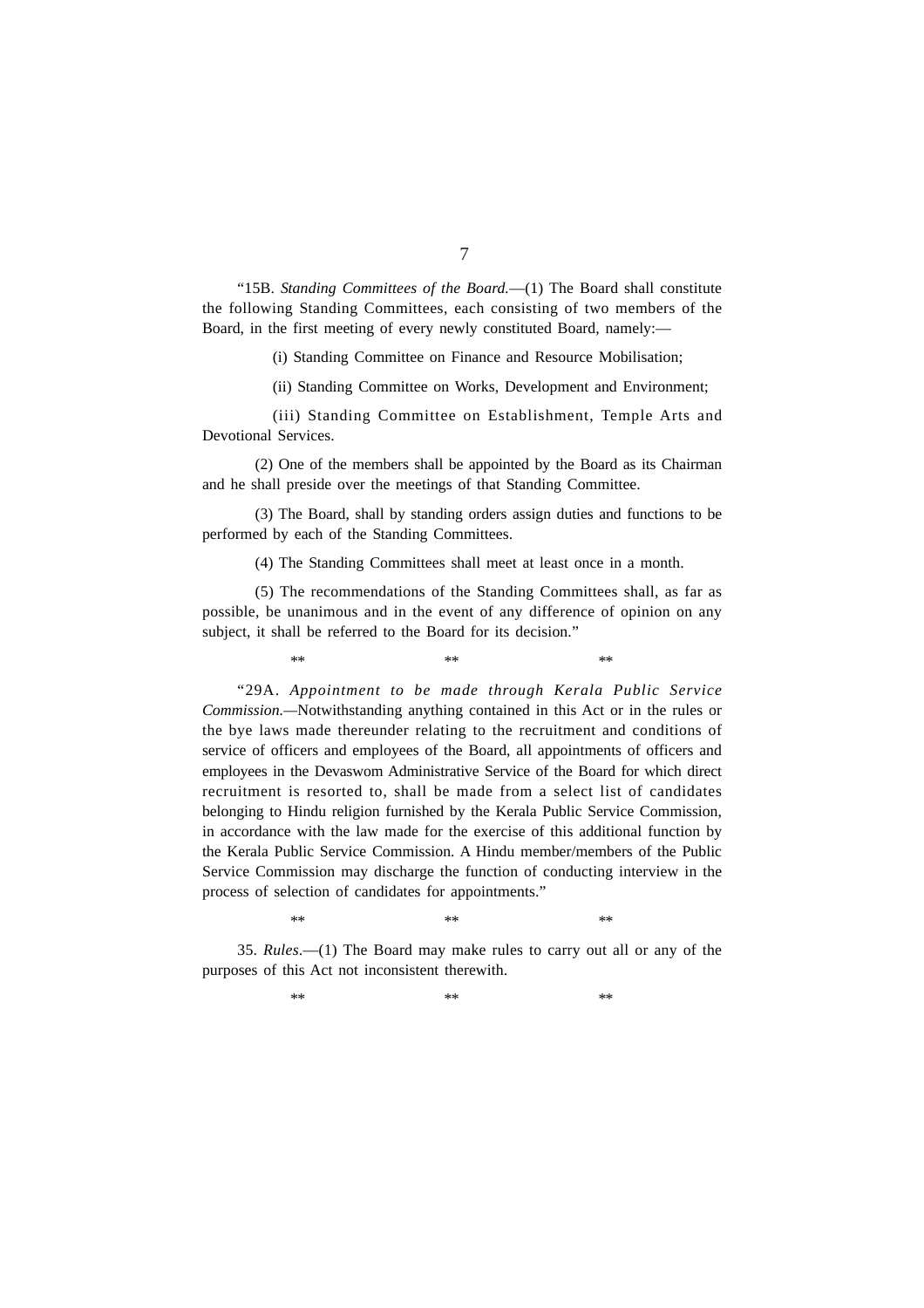63*. Constitution of the Cochin Devaswom Board.—*The Board referred to in sub-section (1) of Section 62 shall consist of three Hindu members of whom, one shall be a woman and one shall be a person belonging to Scheduled Caste or Scheduled Tribe.

*Explanation.—*For the purpose of this section, "Scheduled Caste" and "Scheduled Tribe" shall have the same meaning as is assigned to them in clauses (24) and (25) respectively or Article 366 of the Constitution of India.

(2) Of the three members specified in sub-section (1), the woman member and the Scheduled Caste/Scheduled Tribe member shall be nominated by the Hindus among the Council of Ministers and the other member shall be elected by the Hindus among the Members of the Legislative Assembly of the State of Kerala."

65*. Qualification for membership in the Board.—*A person shall not be qualified for nomination or election as a member of the Board unless he is a permanent resident of the State of Kerala excluding the Malabar District and is a Hindu and has attained the age of fifty, in the case of a female member.

 $**$  \*\*  $**$ 

70. *Term of the Board.—*(1) Every member of the Board shall be entitled to hold office for a period of two years from the date of his nomination or election, as the case may be.

 $**$  \*\*  $**$ 

73*. Office and meeting of the Board.—*(1) The Board shall have an office at Trichur where it shall meet for the transaction of business and to which all communications and notices may be addressed.

 $**$  \*\*  $**$ 

(2) The Board may appoint a Secretary to perform such functions and duties as they may prescribe.

"(2A) The Secretary shall be the Convener of the meetings of the Board and the Standing Committees and shall also be responsible for the proper functioning of the day-to-day affairs of the Board."

(3) The meetings of the Board shall be presided over by the President and if he is not present, by the member authorised by him to preside.

 $**$  \*\*  $**$